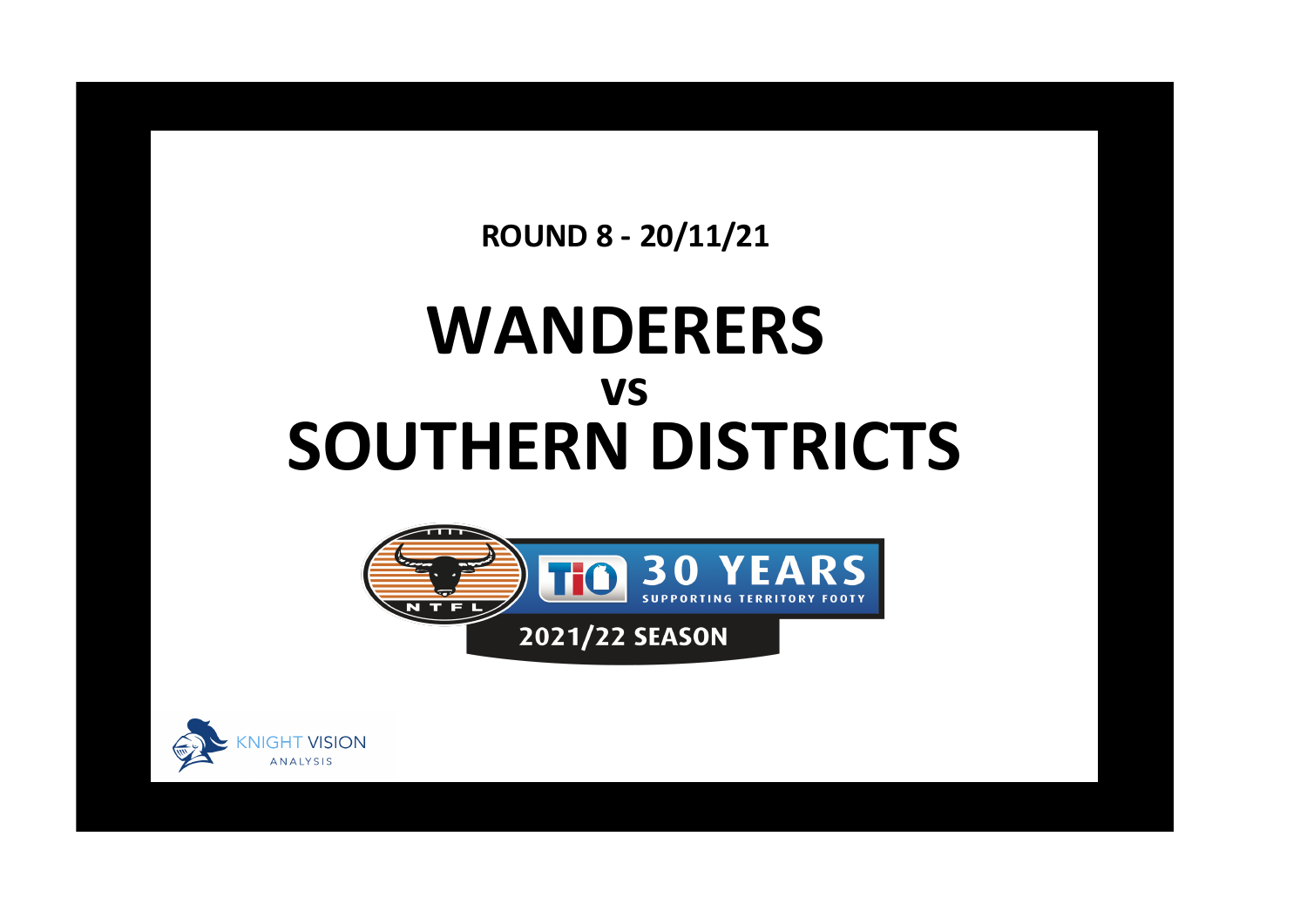|                |                | <b>Wanderers</b>        |              |              |                          |          | <b>Southern Districts</b> |                |                | <b>Differential</b> |  |              |                |                |              |              |
|----------------|----------------|-------------------------|--------------|--------------|--------------------------|----------|---------------------------|----------------|----------------|---------------------|--|--------------|----------------|----------------|--------------|--------------|
| Q1             | Q <sub>2</sub> | Q <sub>3</sub>          | Q4           | <b>TOTAL</b> |                          | Q1       | Q <sub>2</sub>            | Q <sub>3</sub> | Q <sub>4</sub> | <b>TOTAL</b>        |  | Q1           | Q <sub>2</sub> | Q <sub>3</sub> | Q4           | <b>TOTAL</b> |
| 50             | 57             | 51                      | 52           | 210          | <b>Kicks</b>             | 42       | 42                        | 46             | 41             | 171                 |  | $+8$         | $+15$          | $+5$           | $+11$        | $+39$        |
| 30             | 23             | 27                      | 26           | 106          | <b>Handballs</b>         | 23       | 19                        | 20             | 19             | 81                  |  | $+7$         | $+4$           | $+7$           | $+7$         | $+25$        |
| 80             | 80             | 78                      | 78           | 316          | <b>Disposals</b>         | 65       | 61                        | 66             | 60             | 252                 |  | $+15$        | $+19$          | $+12$          | $+18$        | $+64$        |
| 1.67           | 2.48           | 1.89                    | 2.00         | 1.98         | <b>K:H Ratio</b>         | 1.83     | 2.21                      | 2.30           | 2.16           | 2.11                |  | $-0.16$      | $+0.27$        | $-0.41$        | $-0.16$      | $-0.13$      |
| 62%            | 72%            | 65%                     | 60%          | 65%          | Kick Eff. %              | 62%      | 40%                       | 67%            | 71%            | 60%                 |  | $+0%$        | +31%           | $-3%$          | $-11%$       | $+5%$        |
| 77%            | 83%            | 81%                     | 77%          | 79%          | <b>Handball Eff. %</b>   | 83%      | 89%                       | 60%            | 79%            | 78%                 |  | $-6%$        | $-7%$          | $+21%$         | $-2%$        | $+1%$        |
| 4              | 4              | 4                       | 3            | 15           | <b>Clangers</b>          | 4        | 12                        | 4              | $\mathbf{1}$   | 21                  |  | $\mathbf{0}$ | $-8$           | $\mathbf{0}$   | $+2$         | $-6$         |
| 26             | 33             | 26                      | 33           | 118          | <b>Cont. Poss</b>        | 25       | 36                        | 26             | 25             | 112                 |  | $+1$         | $-3$           | $\mathbf{0}$   | $+8$         | $+6$         |
| 53             | 49             | 51                      | 44           | 197          | <b>Unc. Poss</b>         | 42       | 25                        | 38             | 35             | 140                 |  | $+11$        | $+24$          | $+13$          | $+9$         | $+57$        |
| 23             | 28             | 16                      | 21           | 88           | <b>Marks</b>             | 16       | $\overline{\mathbf{z}}$   | 18             | 13             | 54                  |  | $+7$         | $+21$          | $-2$           | $+8$         | $+34$        |
| 21             | 23             | 15                      | 15           | 74           | <b>Unc. Marks</b>        | 16       | 5                         | 17             | 10             | 48                  |  | $+5$         | $+18$          | $-2$           | $+5$         | $+26$        |
| $\mathbf{2}$   | 5              | 1                       | 6            | 14           | <b>Cont. Marks</b>       | $\Omega$ | $\overline{2}$            | 1              | 3              | 6                   |  | $+2$         | $+3$           | $\Omega$       | $+3$         | $+8$         |
| $\overline{2}$ | 6              | 3                       | 3            | 14           | <b>Int. Marks</b>        | 0        | $\mathbf{1}$              | 1              | 1              | 3                   |  | $+2$         | $+5$           | $+2$           | $+2$         | $+11$        |
| 4              | 5              | 4                       | 5            | 18           | F50 Marks                | 6        | $\overline{2}$            | $\mathbf 0$    | $\overline{2}$ | 10                  |  | $-2$         | $+3$           | $+4$           | $+3$         | $+8$         |
| 23             | 17             | 22                      | 19           | 81           | <b>Handball Receives</b> | 20       | 13                        | 10             | 14             | 57                  |  | $+3$         | $+4$           | $+12$          | $+5$         | $+24$        |
| 21             | 25             | 21                      | 22           | 89           | <b>Groundball Gets</b>   | 19       | 30                        | 24             | 19             | 92                  |  | $+2$         | $-5$           | $-3$           | $+3$         | $-3$         |
| 3              | 3              | 5                       | 4            | 15           | <b>Hitouts</b>           | 12       | $\overline{\mathbf{z}}$   | 7              | 12             | 38                  |  | $-9$         | $-4$           | $-2$           | $-8$         | $-23$        |
| 9              | 3              | 8                       | 12           | 32           | <b>Clearances</b>        | 5        | 11                        | 4              | 6              | 26                  |  | $+4$         | $-8$           | $+4$           | $+6$         | $+6$         |
| 9              | 9              | 11                      | 9            | 38           | <b>Tackles</b>           | 13       | 9                         | 9              | 15             | 46                  |  | $-4$         | $\Omega$       | $+2$           | $-6$         | $-8$         |
| 4              | 5              | 5                       | 5            | 19           | <b>One Percenters</b>    | 3        | 8                         | 3              | 4              | 18                  |  | $+1$         | $-3$           | $+2$           | $+1$         | $+1$         |
| 4              | 3              | 3                       | $\mathbf{1}$ | 11           | <b>Spoils</b>            | 3        | 6                         | $\overline{2}$ | 1              | 12                  |  | $+1$         | $-3$           | $+1$           | $\mathbf{0}$ | $-1$         |
| 4              | $\overline{7}$ | $\overline{\mathbf{z}}$ | 6            | 24           | <b>Frees For</b>         | 8        | $\overline{7}$            | 3              | 5              | 23                  |  | -4           | $\Omega$       | +4             | $+1$         | $+1$         |
| 8              | $\overline{7}$ | 3                       | 5            | 23           | <b>Frees Against</b>     | 4        | $\overline{7}$            | 7              | 6              | 24                  |  | $+4$         | $\bf{0}$       | $-4$           | $-1$         | $-1$         |
| 12             | 14             | 17                      | 13           | 56           | <b>Inside 50s</b>        | 9        | 16                        | 8              | 12             | 45                  |  | $+3$         | $-2$           | $+9$           | $+1$         | $+11$        |
| 6              | 12             | $\overline{\mathbf{z}}$ | 6            | 31           | <b>Rebound 50s</b>       | 9        | 8                         | 12             | 8              | 37                  |  | $-3$         | $+4$           | $-5$           | $-2$         | $-6$         |
| 33%            | 57%            | 65%                     | 54%          | 54%          | Score / I50 %            | 78%      | 38%                       | 75%            | 58%            | 58%                 |  | $-44%$       | $+20%$         | $-10%$         | $-4%$        | $-4%$        |
| $\overline{2}$ | 6              | 5                       | 4            | 17           | <b>Goals</b>             | 3        | 3                         | 3              | 6              | 15                  |  | $-1$         | $+3$           | $+2$           | $-2$         | $+2$         |
| $\mathbf{2}$   | 2              | 6                       | 3            | 13           | <b>Behinds</b>           | 4        | 3                         | 3              | 1              | 11                  |  | $-2$         | $-1$           | $+3$           | $+2$         | $+2$         |
| 14             | 38             | 36                      | 27           | 115          | <b>Score</b>             | 22       | 21                        | 21             | 37             | 101                 |  | $-8$         | $+17$          | $+15$          | $-10$        | $+14$        |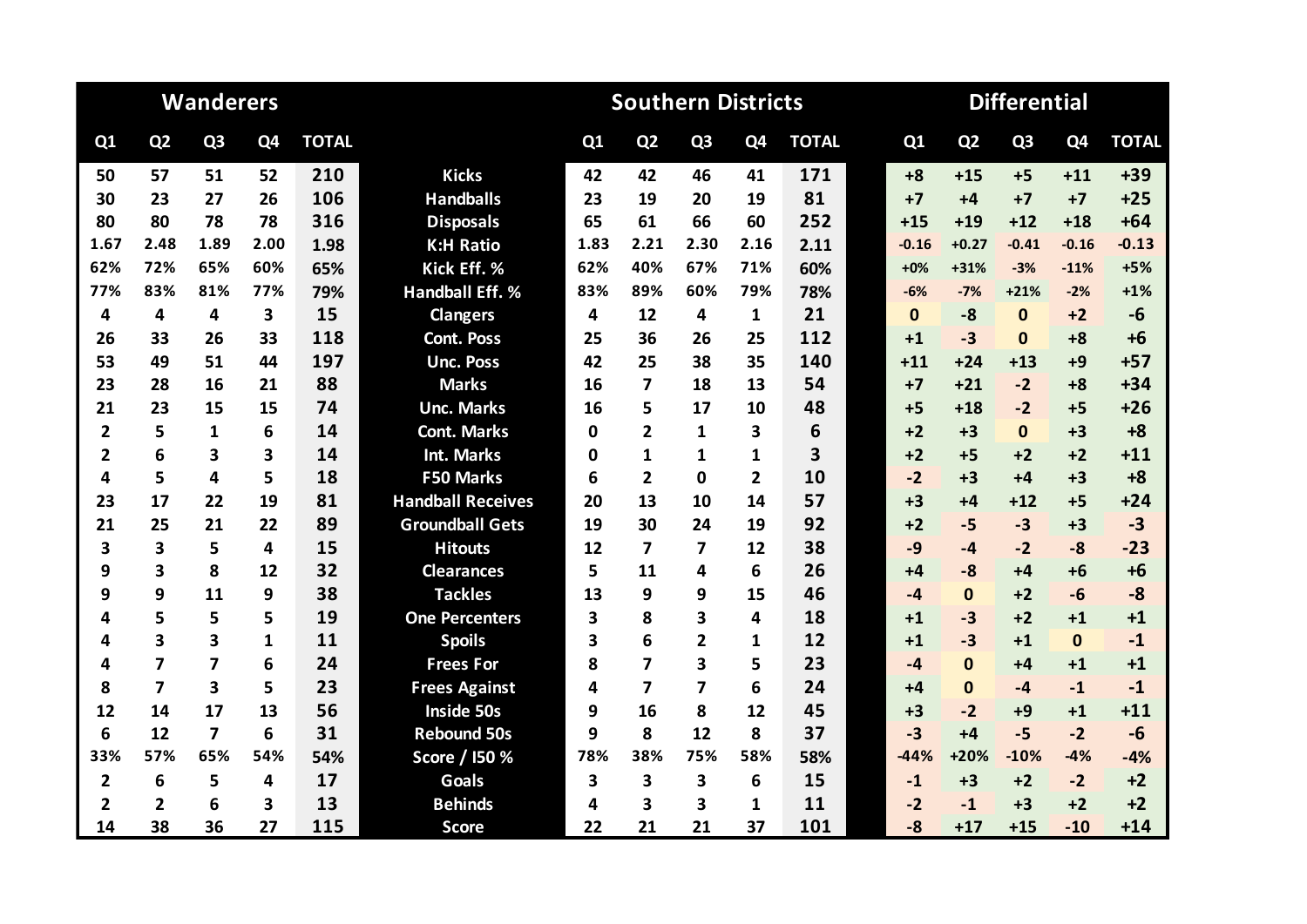|                     |       |             |       |             |            |     |              |           |       |                |              |                              | <b>Wanderers</b> |       |      |            |            |              |      |           |      |                |                |                     |      |                |               |
|---------------------|-------|-------------|-------|-------------|------------|-----|--------------|-----------|-------|----------------|--------------|------------------------------|------------------|-------|------|------------|------------|--------------|------|-----------|------|----------------|----------------|---------------------|------|----------------|---------------|
| <b>Player</b>       | К     | н           | D     |             | KE% HE%    | CLG | <b>CP</b>    | <b>UP</b> | М     | UM             | <b>CM</b>    | IM                           | <b>F50M</b>      | ΗR    | GBG  | но         | <b>CLR</b> | т            | 1%   | <b>SP</b> | FF   | FA             | <b>150</b>     | <b>R50</b>          | G    | B              | <b>SA</b>     |
| 02 J Erlandson      | 19    | 11          | 30    | 42%         | 55%        | 4   | 12           | 17        | 9     | 8              | $\mathbf{1}$ | $\Omega$                     | 1                | 8     | 10   | 0          | 5          | $\mathbf{1}$ | 0    | 0         | 1    | 1              | 3              | 3                   | 1    | 0              | 0             |
| 06 B O'Connell      | 20    | 9           | 29    | 30%         | 89%        | 0   | 9            | 19        | 9     |                | 2            | 0                            | 4                | 10    | 6    | 0          | 5          | O            | Ω    | 0         | 1    | 0              | 9              | 4                   | 1    | 4              | 2             |
| 10 M Totham         | -13   | 10          | 23    | 38%         | 80%        | 1   | 9            | 15        | 3     | 2              | 1            | 1                            | 1                | 9     | 7    | 0          | 2          | 3            | 2    | 0         | 2    | 1              | 3              | 1                   | 2    | 0              | 3             |
| 09 T Motlop         | 17    | 5           | 22    | 65%         | 20%        | 2   | 1            | 19        | 9     | 9              | 0            | 0                            | 1                | 8     | 1    | 0          | 0          | 0            | 0    | 0         | 0    | $\Omega$       | 5              | 0                   | 0    | $\overline{2}$ | 0             |
| 17 L Johnston       | -10   | 9           | 19    | 80%         | 100%       | 0   | 8            | 11        | 3     | 3              | 0            | $\Omega$                     | 0                | 4     | 7    | 0          | 2          | 2            | 2    | 2         | 2    | 0              | 3              | 3                   | 0    | 0              | 2             |
| 25 B Newman         | 15    | 3           | 18    | 73%         | 67%        | 1   | 8            | 10        | 8     | 5              | 3            | 4                            | 0                | 2     | 4    | 0          | 0          | 1            | 2    | 2         |      | 1              | 2              | 5                   | 0    | 0              | 1             |
| 00 B McLean         | 11    | 6           | 17    | 55%         | 83%        | 2   | 4            | 14        | 5     | 5              | 0            | 1                            | 0                | 6     | 3    | 0          | 0          | 1            | Ω    | 0         | 3    | 2              | 2              | 4                   | 0    | 1              | 0             |
| 35 Matthew Motlop   | 10    | 6           | 16    | 60%         | 83%        | 1   | 8            | 7         | 2     | 2              | 0            | 0                            | 0                | 4     | 7    | 0          | 3          | 4            | 0    | 0         | 1    | $\overline{2}$ | 3              | $\mathbf{1}$        | 0    | $\overline{2}$ | 0             |
| 33 E Simpson        | 9     | 6           | 15    | 56%         | 50%        | 1   | 12           | 3         | 4     | 2              | 2            | 0                            | 3                | 0     | 9    | 3          | 2          | 2            | 1    | 1         | 1    | 0              | 0              | 0                   | 4    | 2              | 0             |
| 30 D Shillabeer     | 12    | 1           | 13    | 75%         | 100%       | 0   | 6            | 8         | 8     | 7              | 1            |                              | 5                | 0     | 1    | 0          | 0          | $\Omega$     |      | 0         | 5    | $\mathbf{1}$   | 5              | 0                   | 3    | 1              | 4             |
| 14 Joel Cubillo     | 7     | 5           | 12    | 100% 100%   |            | 0   | 5            | 6         | 3     | 3              | 0            | 3                            | 1                | 2     | 5    | 0          | 4          | 3            | 3    | 1         | 0    | 1              | 5              | 0                   | 0    | 0              | 4             |
| 21 D Weetra         | 10    | 2           | 12    | 90%         | 100%       | 0   | 2            | 10        | 4     | 3              | 1            | 1                            | 0                | 5     | 1    | 0          | 0          | 0            |      | 1         | 0    | $\mathbf{1}$   | 0              | $\overline{2}$      | 0    | 0              | 1             |
| 23 J Priest         | -10   | 2           | 12    | 90%         | 50%        | 0   | 3            | 10        | 2     | 2              | 0            | 0                            | 0                | 7     | 1    | 11         | 0          | 2            | 1    | 0         | 3    | $\mathbf{1}$   | 9              | 0                   | 1    | 0              | 2             |
| 08 K Fejo           | 5     | 6           | 11    | 80%         | 83%        | 0   | 8            | 3         | 1     | 0              | 1            | 0                            | 0                | 1     | 7    | 0          | 2          | 4            |      | 0         | 0    | 1              | $\overline{2}$ | 0                   | 3    | 0              | 0             |
| 12 J Tipiloura      | 3     | 7           | 10    | 67%         | 100%       |     | 6            | 5         | 1     | $\mathbf{1}$   | 0            | 0                            | 0                | 3     | 6    | 0          | 1          | 4            | 0    | 0         | 1    | 2              | 4              | 0                   | 1    | 0              | 3             |
| 26 D Clee           | 6     | 4           | 10    |             | 83% 100%   | 0   | 4            | 5         | 3     | 2              | 1            | 0                            | 1                | 2     | 3    | 0          | 3          | 3            | 0    | 0         | 0    | 0              | 0              | 1                   | 1    | 0              | 0             |
| 11 N Mansell        | 2     | 6           | 8     | 50%         | 100%       | 0   | 2            | 6         | 2     | 2              | 0            | 0                            | 0                | 4     | 2    | 0          | 1          | 2            | 0    | 0         | 0    | 1              | 0              | $\mathbf{1}$        | 0    | 0              | 0             |
| 05 A Lewis          | 7     | 0           | 7     |             | 29% #####  | 1   | 3            | 5         | 3     | 3              | 0            | 0                            | 0                | 2     | 2    | 0          |            |              | Ω    | 0         |      | 3              |                | 1                   | 0    | 0              | 0             |
| 18 M Taylor         | 7     | 0           | 7     |             | 100% ##### | 0   | 3            | 4         | 3     | $\overline{2}$ | 1            | 2                            | 0                | 2     | 2    | 1          | 0          | 1            | 3    | 2         | 0    | 1              | 0              | 3                   | 0    | 0              | 0             |
| 20 N Jones-Cubillo  | 3     | 4<br>anan a | 7     | 67%         | 75%        | 0   | 3<br>n mener | 4         | 2     | 2              | 0            | $\mathbf{1}$<br><b>SOCKS</b> | 0                | 2     | 3    | 0<br>----- | 0          | 0<br>man m   |      | 1         | 1    | 0              | 0              | 0<br><b>Service</b> | 0    | 0<br>on on o   | 0<br>omonom   |
| 13 B Motlop         | 3     | 2           | 5     | 100%        | 50%        | 0   | 1            | 4         | 3     | 3              | 0            | 0                            | 0                | 0     | 1    | 0          | 0          | 3            | 1    | 1         | 1    | 1              | 0              | 2                   | 0    | 0              | 0<br>an an an |
| 04 Jerome Motlop    | 2     | 2           | 4     |             | 50% 100%   | 1   | 1            | 3         | 1     | -1             | 0            | 0                            | 1                | 0     | 1    | 0          | 1          | 1            | 0    | 0         | 0    | 3              | 0              | 0                   | 0    | 0              | 2             |
|                     |       |             |       |             |            |     |              |           |       |                |              |                              |                  |       |      |            |            |              |      |           |      |                |                |                     |      |                |               |
| <b>WAND</b>         | 210   | 106         | 316   | 65%         | 79%        | 15  | 118          | 197       | 88    | 74             | 14           | 14                           | 18               | 81    | 89   | 15         | 32         | 38           | 19   | 11        | 24   | 23             | 56             | 31                  | 17   | 13             | 24            |
| <b>SDFC</b>         | 171   | 81          |       | 252 60% 78% |            | 21  | 112          | - 140     | 54    | 48             | 6            | 3                            | 10               | 57    | 92   | 38         | 26         | 46           | 18   | 12        | 23   | 24             | 45             | 37                  | 15   | 11             | 18            |
| <b>Differential</b> | $+39$ | $+25$       | $+64$ | +5%         | $+1%$      | -6  | $+6$         | $+57$     | $+34$ | $+26$          | $+8$         | $+11$                        | $+8$             | $+24$ | $-3$ | $-23$      | $+6$       | -8           | $+1$ | $-1$      | $+1$ | -1             | $+11$          | $-6$                | $+2$ | $+2$           | $+6$          |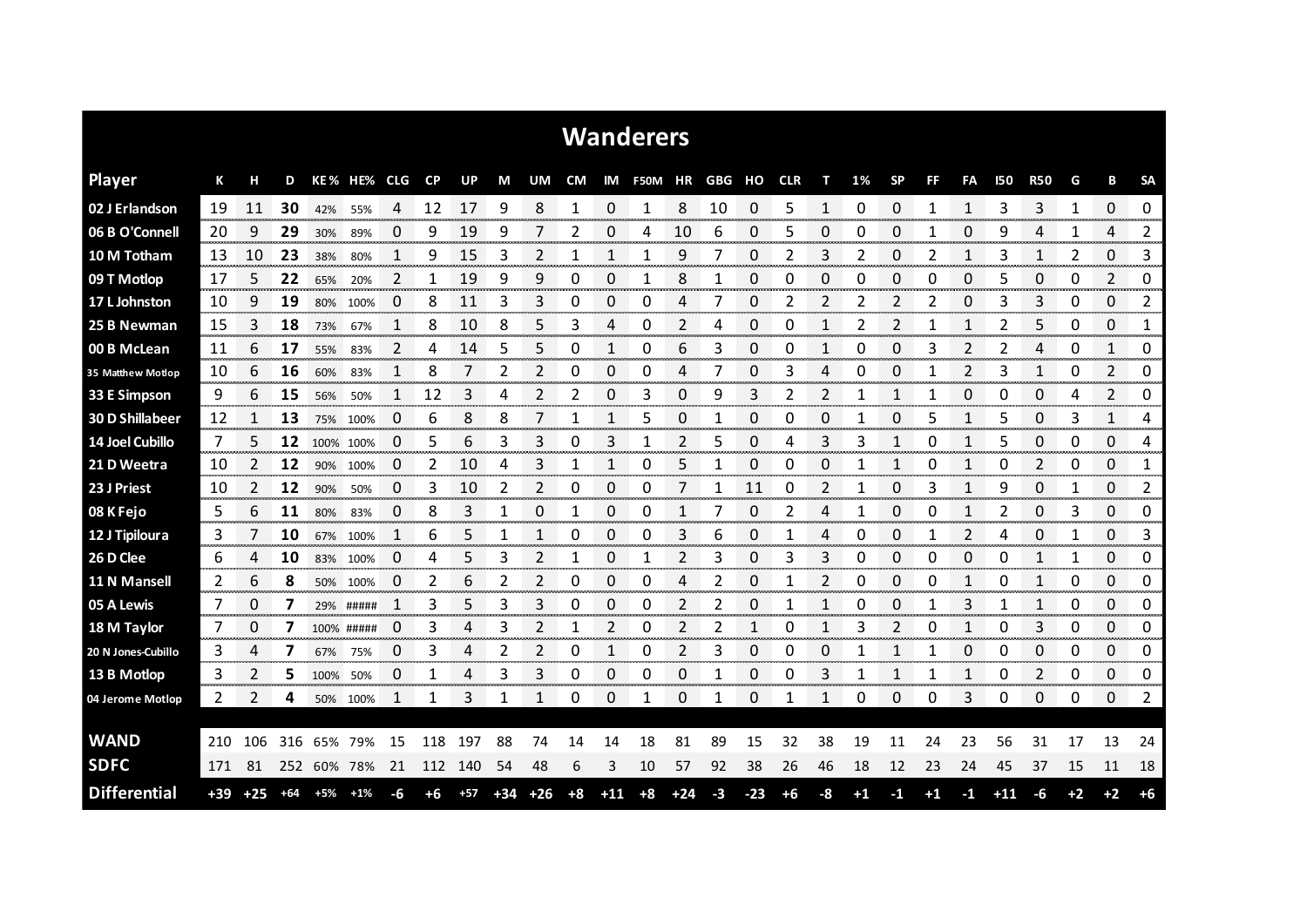|                       |     |       |     |          |                     |    |         |     |       |                |    |       | <b>Southern Districts</b> |       |      |       |    |      |      |              |      |              |       |            |                |              |           |
|-----------------------|-----|-------|-----|----------|---------------------|----|---------|-----|-------|----------------|----|-------|---------------------------|-------|------|-------|----|------|------|--------------|------|--------------|-------|------------|----------------|--------------|-----------|
| <b>Player</b>         | К   |       | D   |          | KE% HE% CLG         |    | CP      | UP  | М     | UM             | CM |       | IM F50M HR GBG HO CLR     |       |      |       |    | т    | 1%   | <b>SP</b>    | FF   | FA           | 150   | <b>R50</b> | G              | B            | <b>SA</b> |
| 00 D Staunton         | 14  |       | 21  | 71%      | 71%                 |    | 11      | 10  | 2     | 1              | 1  | 1     | 0                         | 6     | 7    | 0     | 4  | 5    | 0    | 0            | 4    | 3            | 6     | 1          | 0              | $\Omega$     | 6         |
| 17 J McQueen          | 16  | 5     | 21  | 69%      | 80%                 | 2  | 10      | 12  | 6     | 6              | 0  | 0     | 1                         | 5     | 10   | 0     | 4  |      | Ω    | 0            | 0    | 1            | 9     | 1          | 3              | 0            | 3         |
| 08 M Bowden           | 15  | 4     | 19  | 67%      | 100%                | 2  | 6       | 13  | 1     | 1              | 0  | 0     | 0                         | 5     | 5    | 0     | 1  | 4    | 3    | 2            |      | 0            | 0     | 7          |                | 0            | 0         |
| 29 J Ganley           | 12  | 6     | 18  | 58%      | 100%                | 1  | 9       | 10  | 5     | 4              | 1  | 0     | 0                         | 5     | 8    | 0     | 4  | 4    | 2    | 1            | 0    | 5            | 6     | 1          | 0              | 1            | 2         |
| 11 J Farrer           | 12  | 5     | 17  | 67%      | 80%                 | 1  | 8       | 9   | 4     | 4              | 0  | 0     | 2                         | 3     | 8    | 0     | 5  | 4    | 0    | 0            | 0    | $\mathbf{1}$ | 4     | 1          | $\overline{2}$ | $\mathbf{1}$ | 1         |
| 09 B Schwarze         | 11  | 5     | 16  | 64%      | 60%                 | 1  | 10      | 7   | 2     | $\overline{2}$ | 0  | 0     | 1                         | 3     | 10   | 0     | 2  | 2    | 2    | 1            | 0    | 2            | 2     | 1          | 4              | 1            | 0         |
| 23 F Driscoll         | 12  | 3     | 15  | 50%      | 100%                | 2  | 6       | 10  | 2     | 2              | 0  |       | 0                         | 3     | 6    | 0     | 0  | 3    | 3    | 2            |      | 6            | 2     | 6          | 0              | 0            | 1         |
| 33 J Watts            | 10  | 2     | 12  | 50%      | 100%                | 1  | 3       | 8   | 5     | 5              | 0  | 0     | 0                         | 1     | 3    | 0     | 0  | 0    | 0    | 0            |      | 0            | 3     | 1          | 0              | 0            | 2         |
| 35 P Gallow           | 6   | 5     | 11  | 50%      | 60%                 | 3  | 7       | 5   | 1     | 1              | 0  | 0     | 0                         | 4     | 6    | 24    | 2  | 2    | 0    | 0            | 2    | 1            | 2     | 0          | 0              | 0            | 0         |
| 07 B Rusca            | 7   | 3     | 10  | 71%      | 100%                | 1  | 3       | 7   | 4     | 4              | 0  | 0     | 1                         | 3     | 3    | 0     | 0  | 1    |      | 1            | 0    | 0            | 1     | 3          | 0              | 0            | 0         |
| 19 L Williams         | 8   | 2     | 10  | 25%      | 50%                 |    | 6       | 4   |       | 3              | 4  | 0     | 5                         |       |      | 0     | 0  | 0    | 0    | 0            |      | 0            | 2     | 0          |                | 5            | 1         |
| 24 L Delahey          | 6   | 4     | 10  | 67%      | 75%                 | 1  | 3       |     | 2     | 2              | 0  | 0     | 0                         | 3     | 3    | 2     | 0  | 0    | 2    | 2            |      | 1            | 0     | 5          | 0              | 0            | 0         |
| 25 C Bowden           | 2   | 7     | 9   | 0%       | 71%                 | 0  | 4       | 5   | 2     | 2              | 0  | 0     | 0                         | 2     | 4    | 0     | 2  | 1    | 0    | 0            | 0    | 0            |       | 0          | 0              | 0            | 0         |
| 34 C McAdam           | 8   | 1     | 9   | 63%      | 100%                | 1  | 3       | 6   |       | 1              | 0  | 0     | 0                         | 2     | 2    | 0     | 0  | 1    | 0    | $\Omega$     | 1    | 0            | 0     | 4          | 0              | 0            | 0         |
| 03 J Ross             | 8   | 0     | 8   |          | 50% #####           | 0  | 4       | 2   | 0     | 0              | 0  | 0     | 0                         |       | 2    | 0     | 0  | 0    | 0    | 0            | 2    | 0            | 2     | 0          | 3              | 2            | 0         |
| 12 M Duffy            | 2   | 6     | 8   | 100%     | 83%                 | 0  | 4       | 3   | 0     | 0              | 0  | 0     | 0                         | 2     | 3    | 0     | 0  | 4    | 0    | 0            |      | 2            | 0     | 1          |                | 0            | 0         |
| 20 E Maney            | 6   | 2     | 8   | 50%      | 0%                  | 1  | 2       | 5   | 4     | 4              | 0  | 0     | 0                         | 1     | 2    | 0     | 0  | 5    | 0    | 0            | 0    | 0            |       | 1          | 0              | 0            | 0         |
| 21 R Lehmann          | 3   | 4     | 7   | 67%      | 75%                 | 0  | 3       | Δ   | 0     | 0              | 0  | 0     | 0                         | 3     | 2    | 0     | 0  | 4    | 3    | 2            | 3    | 0            |       | 2          | 0              | 0            | 1         |
| 01 T Demamiel         | 4   | 2     | 6   |          | 75% 100%            | 0  | 0       | 6   | 4     | 4              | 0  | 1     | 0                         | 1     | 0    | 0     | 0  | 0    | 0    | 0            | 0    | 0            |       | 0          | 0              | 0            | 0         |
| 18 A Morrish          | 2   | 4     | 6   | 100% 50% |                     | 0  | 3       | 3   | 0     | 0              | 0  | 0     | 0                         | 2     | 2    | 9     |    | 3    | 0    | 0            | 2    | 2            | 1     | 0          | 0              | 0            | 0         |
| 02 A Johnson          | 2   | 3     | 5   |          | 100% 100%           | 0  | 4       |     | 1     | 1              | 0  | 0     | 0                         | 0     | 3    | 0     | 0  | 1    | 0    | 0            | 1    | 0            | 0     | 1          | 0              | 0            | 0         |
| <b>36 D Robertson</b> | 4   | 1     | 5   |          | 25% 100%            | 2  | 3       | 2   | 1     | 1              | 0  | 0     | 0                         | 1     | 2    | 3     | 1  | 0    | 2    | $\mathbf{1}$ | 2    | 0            | -1    | 1          | 0              | 0            | 1         |
| <b>SDFC</b>           | 171 | 81    | 252 |          | 60% 78%             | 21 | 112     | 140 | 54    | 48             | 6  | 3     | 10                        | 57    | 92   | 38    | 26 | 46   | 18   | 12           | 23   | 24           | 45    | 37         | 15             | 11           | 18        |
| <b>WAND</b>           |     |       |     |          |                     |    |         |     |       |                |    |       |                           |       |      |       |    |      |      |              |      |              |       |            |                |              |           |
|                       |     |       |     |          | 210 106 316 65% 79% | 15 | 118 197 |     | 88    | 74             | 14 | 14    | 18                        | 81    | 89   | 15    | 32 | 38   | 19   | 11           | 24   | 23           | 56    | 31         | 17             | 13           | 24        |
| <b>Differential</b>   | -39 | $-25$ | -64 | -5%      | $-1%$               | +6 | -6      | -57 | $-34$ | $-26$          | -8 | $-11$ | -8                        | $-24$ | $+3$ | $+23$ | -6 | $+8$ | $-1$ | $+1$         | $-1$ | $+1$         | $-11$ | $+6$       | -2             | -2           | -6        |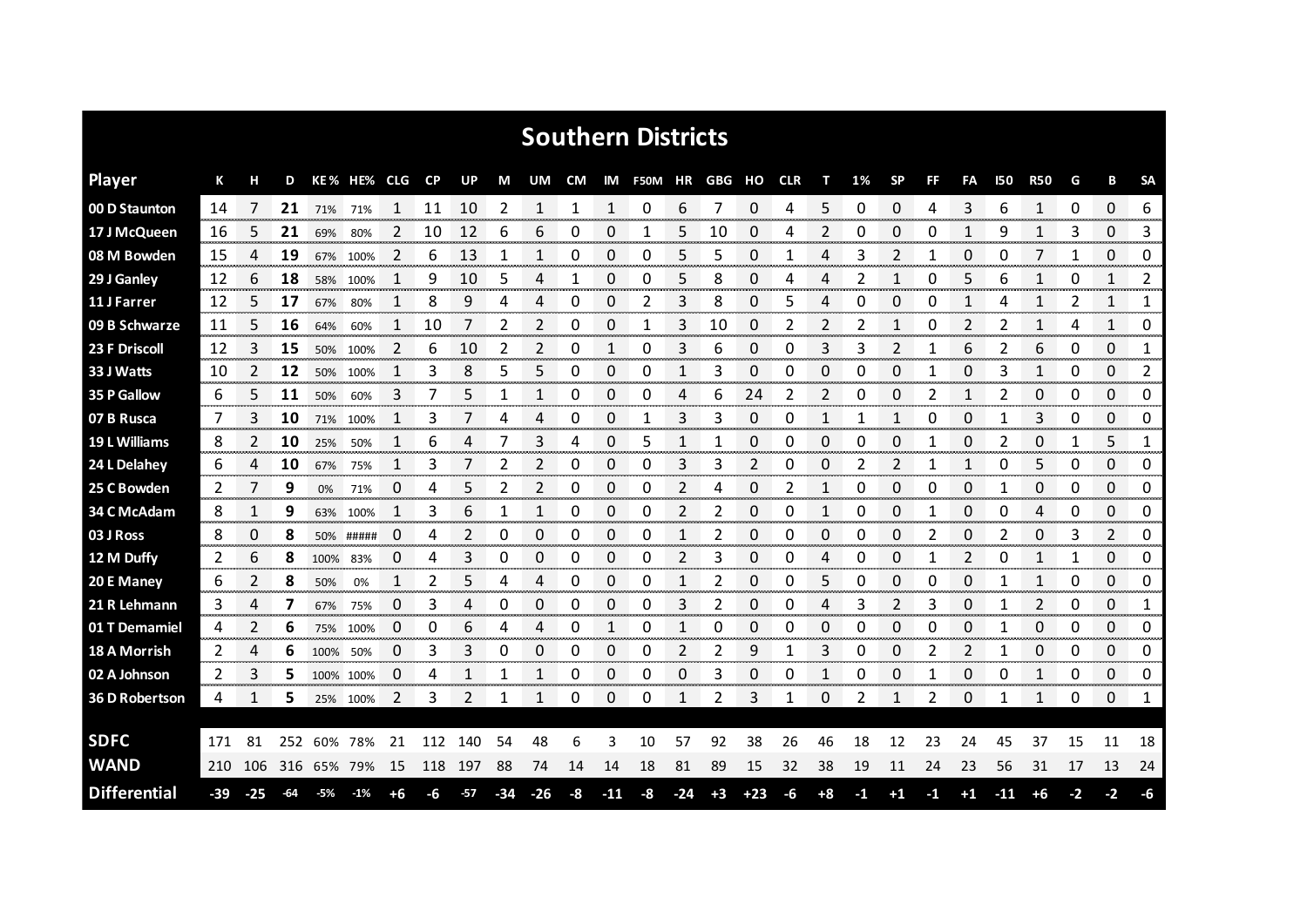|                        |             | <b>Score Sources</b> |
|------------------------|-------------|----------------------|
|                        | <b>WAND</b> | <b>SDFC</b>          |
| <b>Turnover</b>        | 8.7.55      | 8.9.57               |
| <b>Stoppage</b>        | 6.6.42      | 6.2.38               |
| Kick In                | 3.0.18      | 1.0.6                |
| <b>TOTAL</b>           | 17.13.115   | 15.11.101            |
|                        |             | Defensive 50         |
| <b>Turnover</b>        | 3.1.19      | 2.2.14               |
| <b>Stoppage</b>        | 0.1.1       | 0.0.0                |
| <b>Kick In</b>         | 3.0.18      | 1.0.6                |
| <b>TOTAL</b>           | 6.2.38      | 3.2.20               |
|                        |             | <b>Midfield</b>      |
| <b>Turnover</b>        | 5.6.36      | 6.6.42               |
| <b>Centre Bounce</b>   | 3.1.19      | 3.1.19               |
| <b>B/ARC Stoppages</b> | 2.2.14      | 2.1.13               |
| <b>TOTAL</b>           | 10.9.69     | 11.8.74              |
|                        |             | <b>Forward 50</b>    |
| <b>Turnover</b>        | 0.0.0       | 0.1.1                |
| <b>Stoppage</b>        | 1.2.8       | 1.0.6                |
| <b>TOTAL</b>           | 1.2.8       | 1.1.7                |